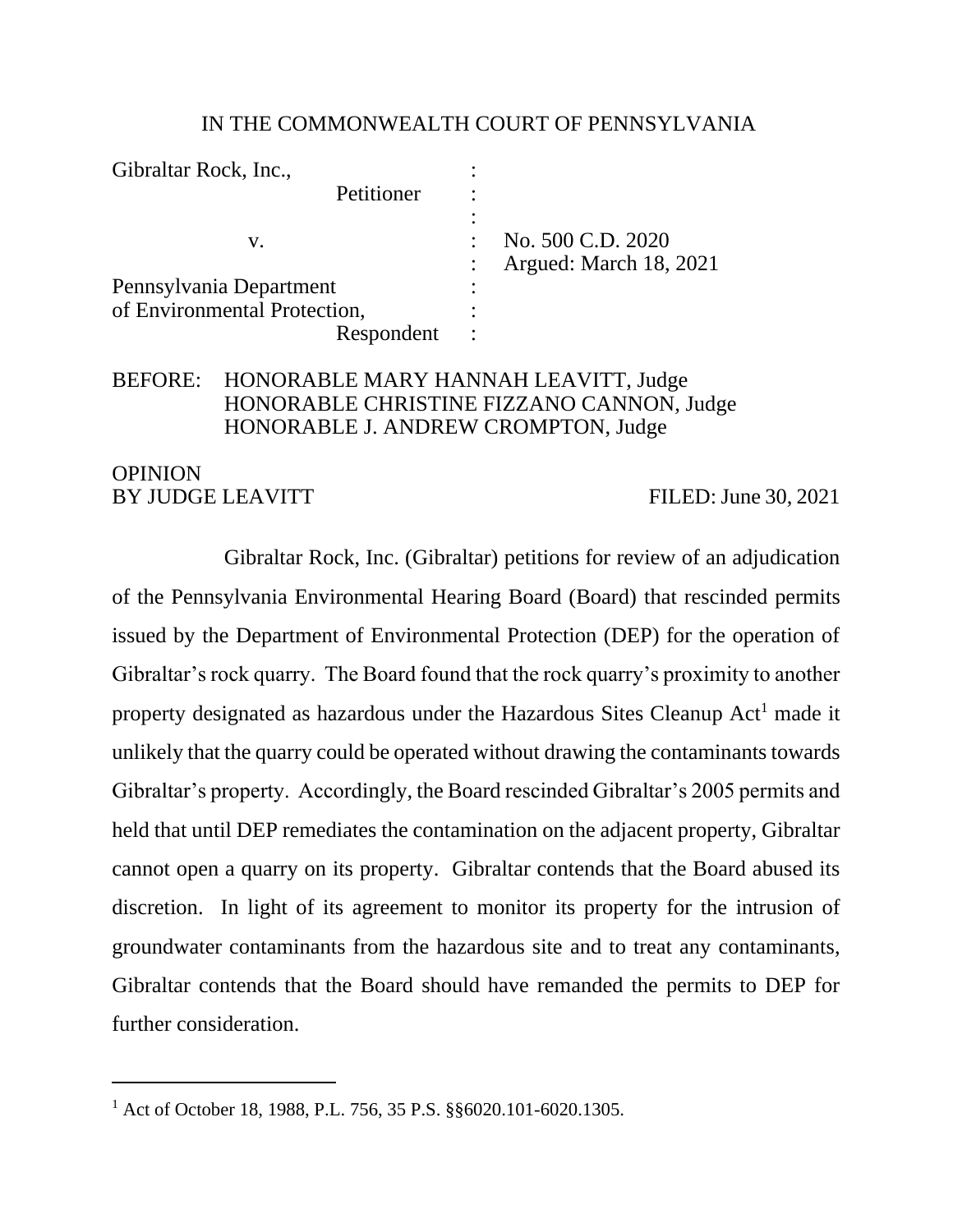Concluding that the Board abused its discretion by tying Gibraltar's lawful use of its land to DEP's action, or inaction, we reverse and remand the matter to the Board.

### **Background**

On April 15, 2005, DEP issued permits under the Noncoal Surface Mining Conservation and Reclamation  $Act^2$  to allow Gibraltar to operate a quarry on its 241-acre property in New Hanover Township (Township) in Montgomery County, Pennsylvania. By regulation, such mining permits are permanent but must be activated within three years of issuance. *See* 25 Pa. Code §77.128(b).<sup>3</sup> Also on April 15, 2005, DEP issued Gibraltar a National Pollutant Discharge Elimination

<sup>2</sup> Act of December 19, 1984, P.L. 1093, *as amended*, 52 P.S. §§3301-3326. The Act provides for, *inter alia*, the conservation and improvement of areas of land affected in the surface mining of noncoal minerals, decreasing soil erosion, preventing pollution of rivers and streams and eliminating hazards to health and safety. Section 2 of the Noncoal Surface Mining Conservation and Reclamation Act, 52 P.S. §3302; *Tinicum Township v. Delaware Valley Concrete, Inc.*, 812 A.2d 758, 760 n.4 (Pa. Cmwlth. 2002).

<sup>&</sup>lt;sup>3</sup> The applicable regulation provides:

A permit will terminate if the permittee has not begun the *noncoal mining activities covered by the permit within 3 years of the issuance of the permit*. [DEP] may grant reasonable extensions of time for commencement of these activities upon receipt of a written statement showing that the extensions of time are necessary if litigation precludes the commencement or threatens substantial economic loss to the permittee or if there are conditions beyond the control and without the fault or negligence of the permittee. Requests for extensions shall be submitted to [DEP] prior to expiration of the permit. If a permit has not been activated within 3 years or the permittee has not been granted an extension, the permittee may apply for a permit renewal.

<sup>25</sup> Pa. Code §77.128(b) (emphasis added).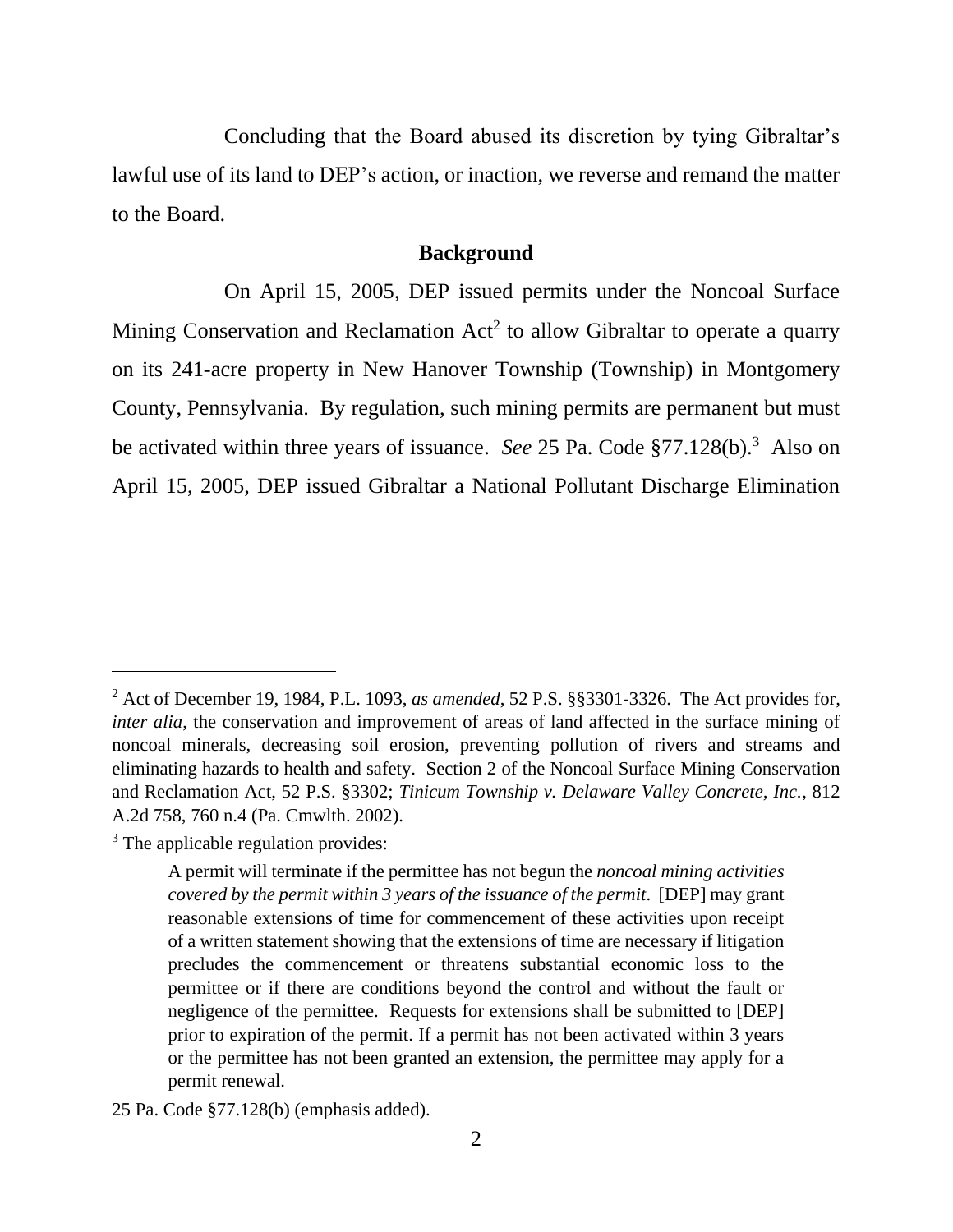System (NPDES)<sup>4</sup> permit. Such permits are issued for five-year terms. 25 Pa. Code §77.128(a).<sup>5</sup> Neither permit was appealed to the Board by an interested third party.

In the meantime, Gibraltar sought a special exception under the Township's zoning ordinance to operate a quarry on that part of its property located in the district zoned for heavy industry. Gibraltar also filed a substantive validity challenge to the zoning ordinance as exclusionary of a rock quarry use and challenged the requirement in the Township's Subdivision and Land Development Ordinance (SALDO) that conditioned approval of an industrial land development plan upon the donation of land or cash in lieu thereof.

In 2007, the zoning hearing board granted Gibraltar a special exception subject to the condition, *inter alia*, that it construct berms and screening around the perimeter of the quarry prior to commencement of quarrying. Gibraltar appealed and, with the consent of DEP, deferred commencement of mining while the zoning litigation was ongoing.

In 2008, DEP advised Gibraltar that it would not grant another permit extension, and Gibraltar began construction of berms at the quarry. The Township obtained a preliminary injunction to stop Gibraltar's activity until it secured all zoning approvals. DEP then approved a series of temporary cessations of operations

<sup>&</sup>lt;sup>4</sup> The NPDES permit is required by the federal Clean Water Act, 33 U.S.C. §§1251-1388. The NPDES permit sets limits on the pollutants that a permittee can discharge into water within the United States, imposes monitoring and reporting requirements, and contains other provisions to ensure that the discharge does not harm water quality or public health. *See NPDES Permit Basics*, U.S. ENV'T PROT. AGENCY, https://www.epa.gov/npdes/npdes-permit-basics (last visited 6/29/2021).

<sup>&</sup>lt;sup>5</sup> The regulation provides that "[a] permit will be issued for the duration of the mining and reclamation operation except for the NPDES permit, which shall be renewed every 5 years." 25 Pa. Code §77.128(a).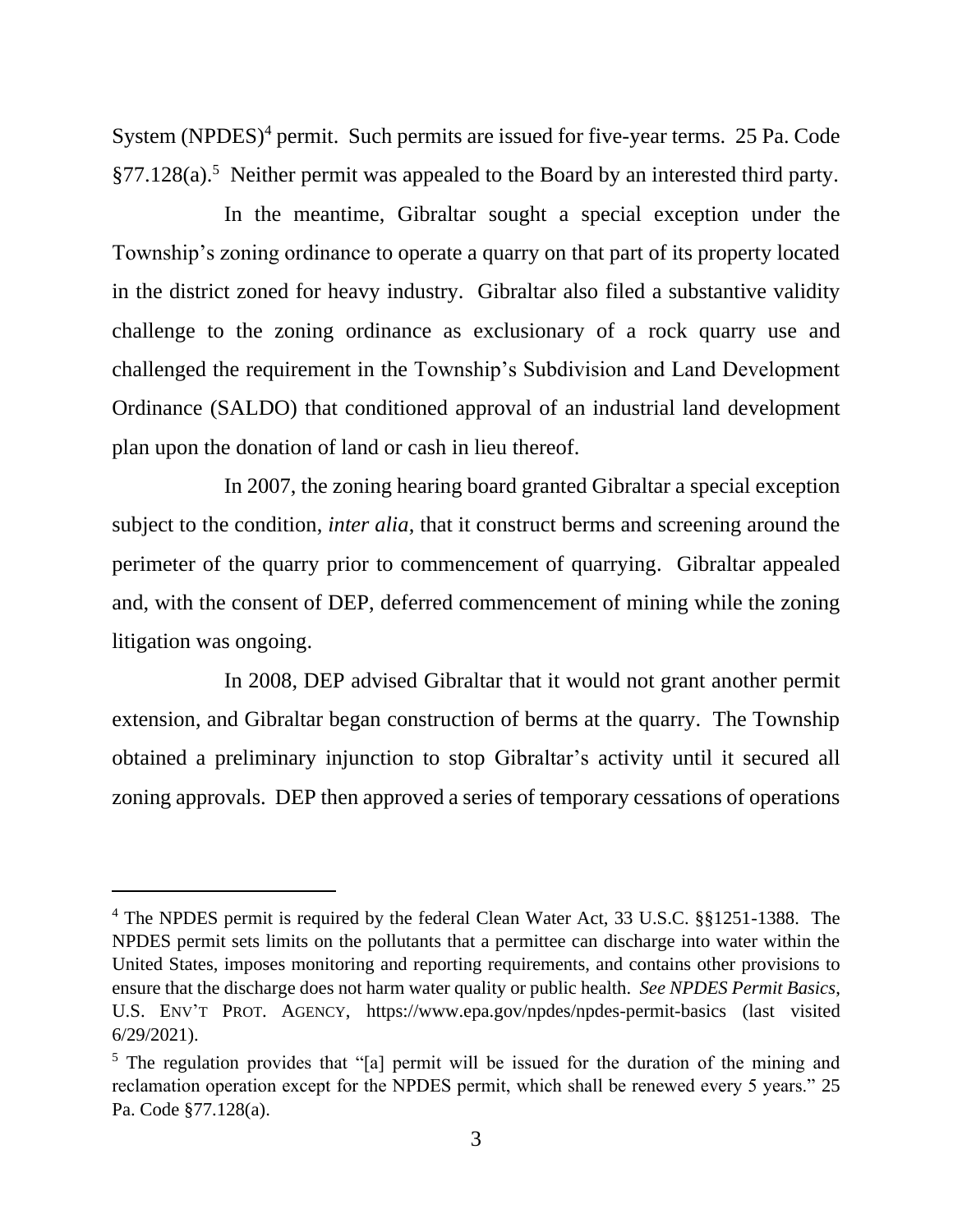under the mining permits because of the injunction.<sup>6</sup> The Township appealed DEP's grant of temporary cessations to the Board.

In 2011, while the Township's appeals of the temporary cessations were pending with the Board, DEP discovered that a residential water well in the Township contained levels of contaminants that exceeded safe drinking water standards. DEP's investigation revealed the source to be the "Hoff VC Site," which is short for Hoffmansville Road and vinyl chloride.<sup>7</sup> As an interim response, DEP funded the construction of a waterline main, the laterals to each affected residential property and the connection of the laterals to the plumbing in each affected property. The residential water wells were closed, and the construction was completed in 2014. The Hoff VC Site is located on land adjacent to Gibraltar's property.

In 2013, this Court upheld the Township's condition in Gibraltar's special exception that required the installation of berms and screens prior to the commencement of quarry operations. *In re Gibraltar Rock, Inc.* (Pa. Cmwlth., No. 2287 C.D. 2011, filed October 11, 2013) (unreported). However, this Court reversed

 $6$  The applicable regulation states, in relevant part, as follows:

Before temporary cessation of operations, the operator shall submit a written application to [DEP], including a statement of the number of acres that have been affected, the reason for cessation, the date on which temporary cessation is anticipated and the date on which the operator anticipates that operations will resume. Except as provided in subsection (c), [DEP] will not approve the temporary cessation of an operation for a period exceeding 90 days unless the cessation is due to seasonal shutdown or labor strikes.

<sup>25</sup> Pa. Code §77.651(b).

 $<sup>7</sup>$  The "Hoff VC Site" has a record of contamination dating back to the 1970s and has been officially</sup> designated as a cleanup site under the Hazardous Sites Cleanup Act. A site is defined, in relevant part, as an "area where a contaminant or hazardous substance has been deposited, stored, treated, released, disposed of, placed or otherwise come to be located." Section 103 of the Hazardous Sites Cleanup Act, 35 P.S. §6020.103.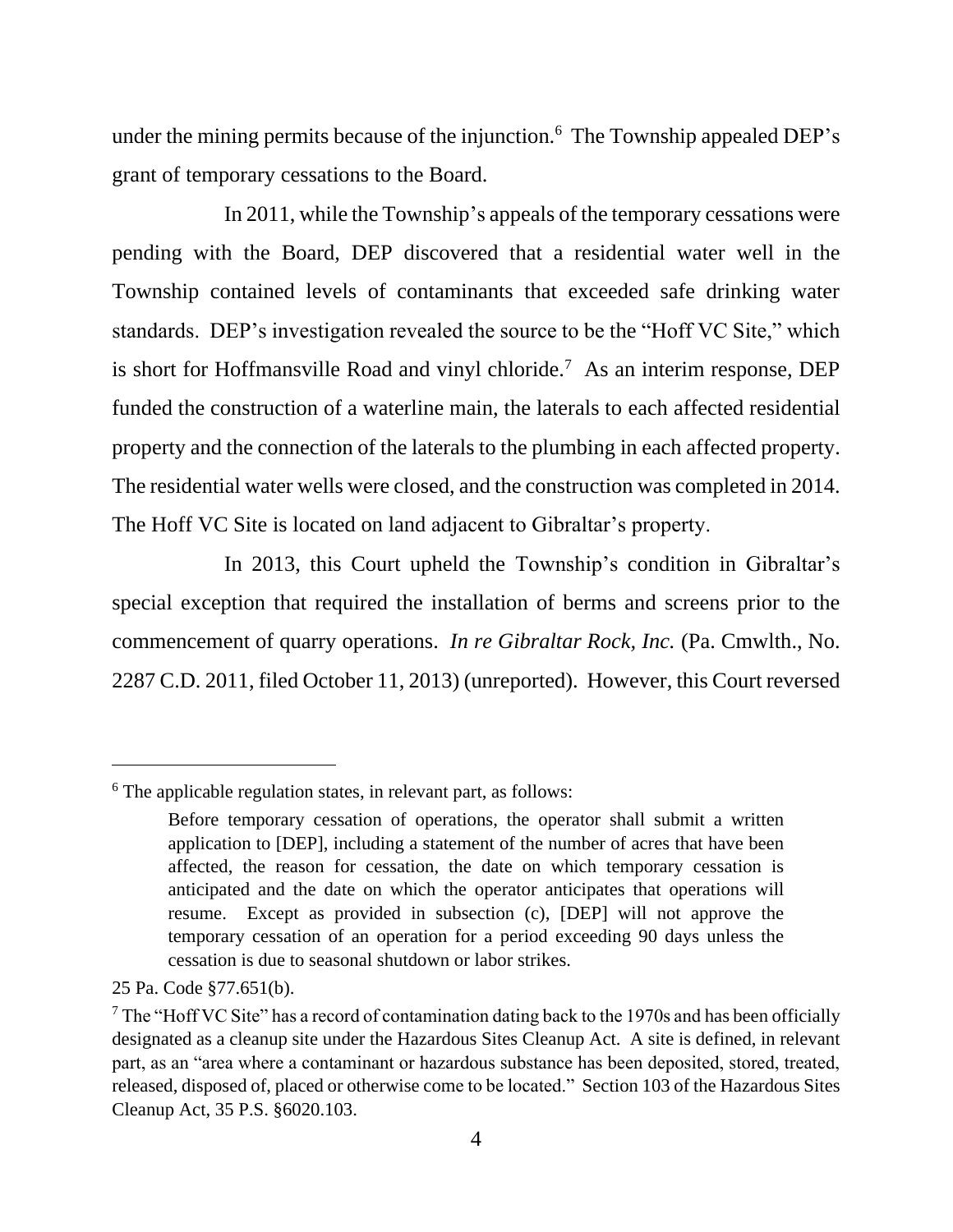the Township's condition that Gibraltar dedicate 80 acres of land to the Township or pay a \$2,183,375 fee in lieu thereof.

On October 10, 2014, Gibraltar applied for a renewal of its NPDES permit, as is required by regulation. A few weeks later, on November 3, 2014, the Board issued an adjudication sustaining, in part, the Township's appeal of DEP's grant to Gibraltar of a cessation of its surface mining permit. In so doing, the Board opined that "Gibraltar Rock is required to apply for a permit renewal to allow [DEP] to review the application to ensure that the 2005 permit is still up-to-date from a noncoal surface mining regulatory perspective." Board Adjudication, 11/3/2014, at 37.

In response, on January 16, 2015, Gibraltar submitted a permit renewal application to DEP that addressed the contamination at the nearby Hoff VC Site. DEP issued technical deficiency letters that directed Gibraltar to address the possible groundwater migration of contaminants from the Hoff VC Site. In response, Gibraltar proposed increasing the frequency of sampling at its own monitoring wells and at those located on the Hoff VC Site, once it opened the quarry. Assuming that final remediation of the Hoff VC Site would not be completed before quarry operations began, Gibraltar explained that repeated sampling at its wells and at the Hoff VC Site would detect migration of contaminants. Gibraltar agreed to treat any contaminants that appeared in the groundwater on its property.

In February 2016, the Township and "Ban the Quarry," a citizens group, formally objected to Gibraltar's permit renewal application and requested a public hearing. DEP held a public hearing and issued a report. Gibraltar responded to each point made in the report.

5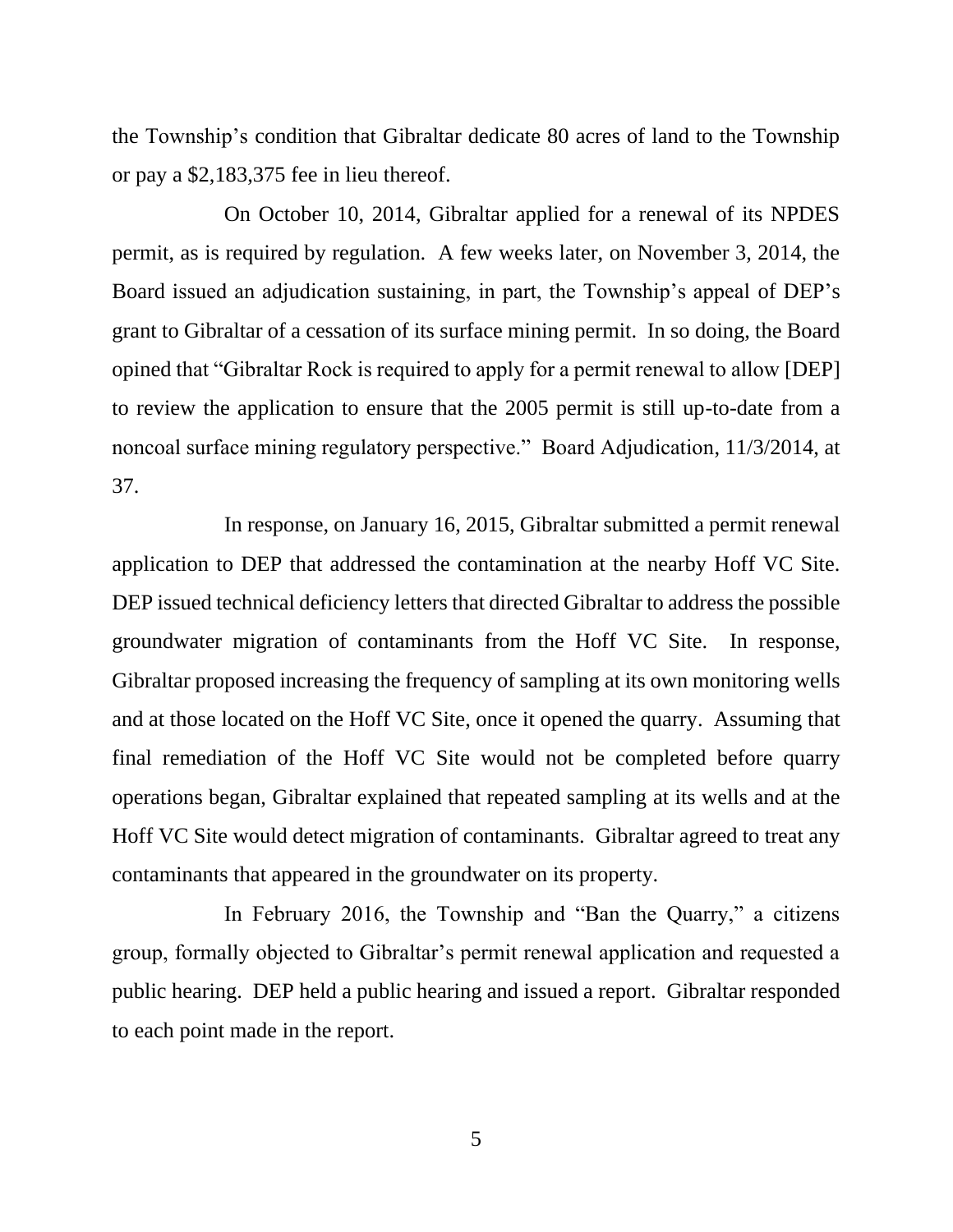Thereafter, DEP discovered a concrete vault at the Hoff VC Site containing hazardous compounds. DEP emptied the vault. On January 4, 2017, DEP directed Gibraltar to address the potential for the contaminants in the concrete vault to migrate onto Gibraltar's property. Gibraltar again responded that it would monitor its groundwater for contaminants and, if discovered, remediate them. On March 2, 2017, DEP notified Gibraltar that it had completed its technical review of Gibraltar's permit renewal application but required a new mining and reclamation bond. Gibraltar provided the new reclamation bond.

On August 11, 2017, the Township, which objected to the permit renewal application, requested DEP to require Gibraltar to produce a fate and transport analysis that would measure the extent and movement of contaminants in groundwater, *i.e.,* the "plume" of discharge from the Hoff VC Site. Joint Stipulation, filed 10/17/2019, ¶45, Notes of Testimony, 10/23/2019, at 657. In response, Gibraltar's expert prepared a "Fate and Transport Analysis and Assessment of Hoff VC Site Contaminant Migration." *Id*. at 89. This assessment, called the EarthRes Model, concluded that the plume would not enter the quarry mining area. Specifically, the pumping of water from the quarry was unlikely to draw contamination from the Hoff VC Site. Groundwater generally flows south and west from the Hoff VC Site; Gibraltar's quarry will be located south and east of the Hoff VC Site. Because the quarry footprint would develop slowly, Gibraltar would not do significant pumping for approximately 15 years, by which time the contaminants at the Hoff VC Site would have been resolved, either by remediation or by natural degradation.

Gibraltar provided updated background monitoring reports; responded to each objection letter; provided DEP additional and updated information; and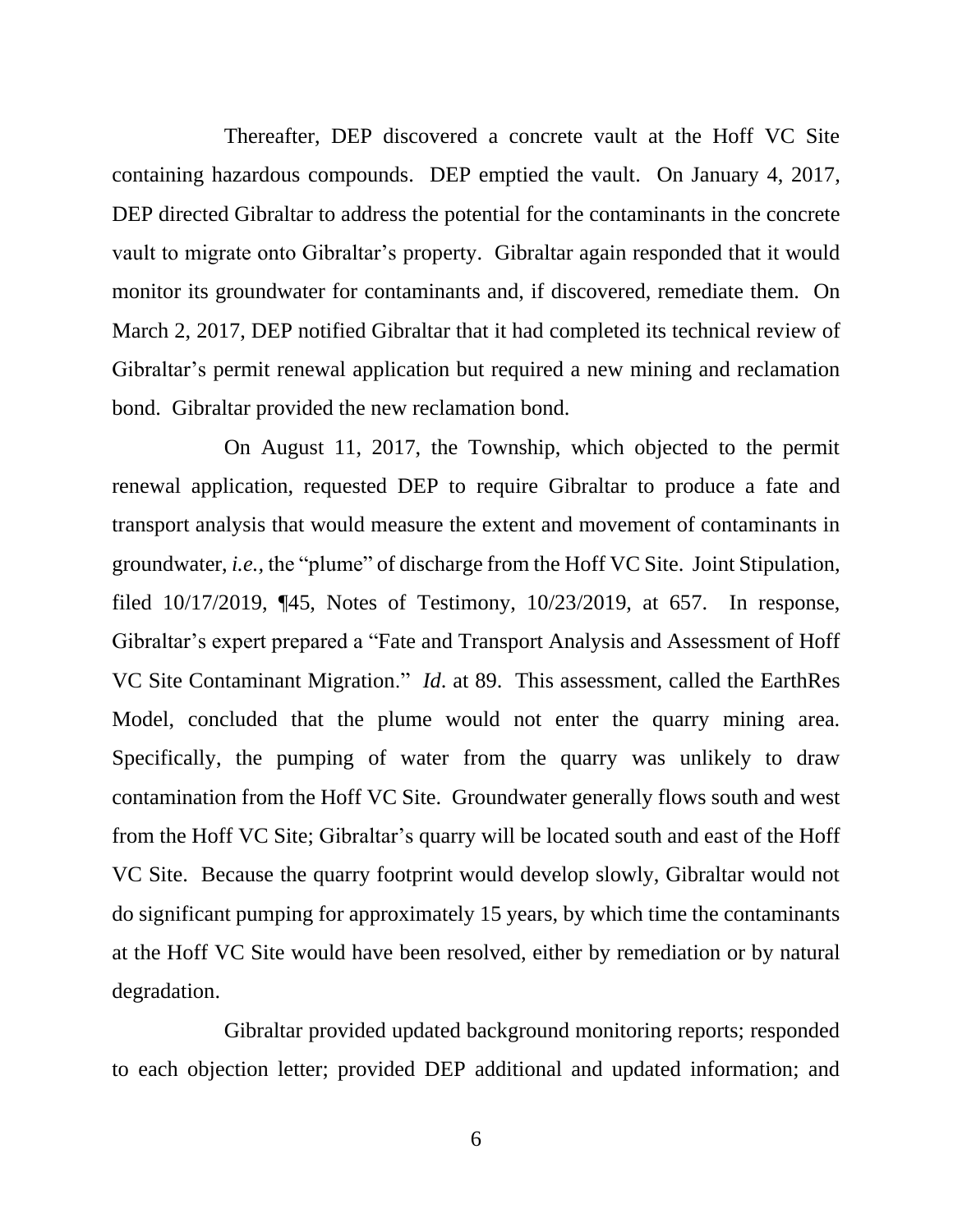posted a \$1,422,935 reclamation bond. On July 2, 2018, DEP renewed Gibraltar's surface mining and NPDES permits.

#### **Board Hearing**

The Township appealed DEP's renewal of the permits to the Board. Objectors Paradise Watchdogs/Ban the Quarry and John C. Auman intervened in the Township's appeal. The Board held five days of hearings. The parties presented a stipulation of facts, exhibits, and expert testimony.

The Township presented the testimony of Charles Francis McLane III and Toby Kessler, who are licensed geologists. McLane opined that the Gibraltar EarthRes Model was flawed.<sup>8</sup> Based on his own model, McLane opined that pumping water at the quarry would draw contaminated groundwater at the Hoff VC Site eastward in the direction of the quarry and away from its generally westward flow. Kessler opined that one contaminant reported by Gibraltar in a monitoring well had originated at the Hoff VC Site.

Gibraltar presented the testimony of Louis F. Vittorio and Michael Weikel, both licensed geologists, in support of the EarthRes Model. Vittorio explained that there are tight geological formations at the Hoff VC Site without substantial fractures. Groundwater flows from the Hoff VC Site southwest, and the quarry is located southeast of the Hoff VC Site. Vittorio opined that pumping at the quarry would cause a steep cone of depression and not draw the groundwater away from its usual course. Weikel prepared models that demonstrated that quarry pumping would not draw the contamination from the Hoff VC Site to Gibraltar's property. In running his model, Weikel ascertained the groundwater levels before

<sup>8</sup> Specifically, McLane noted that the model was different from one done by Gibraltar in 2003; the model was too small to quantify the Hoff VC Site impact on the quarry; and the model used inaccurate assumptions, such as the assumption that the contaminants had a half-life of 13 years.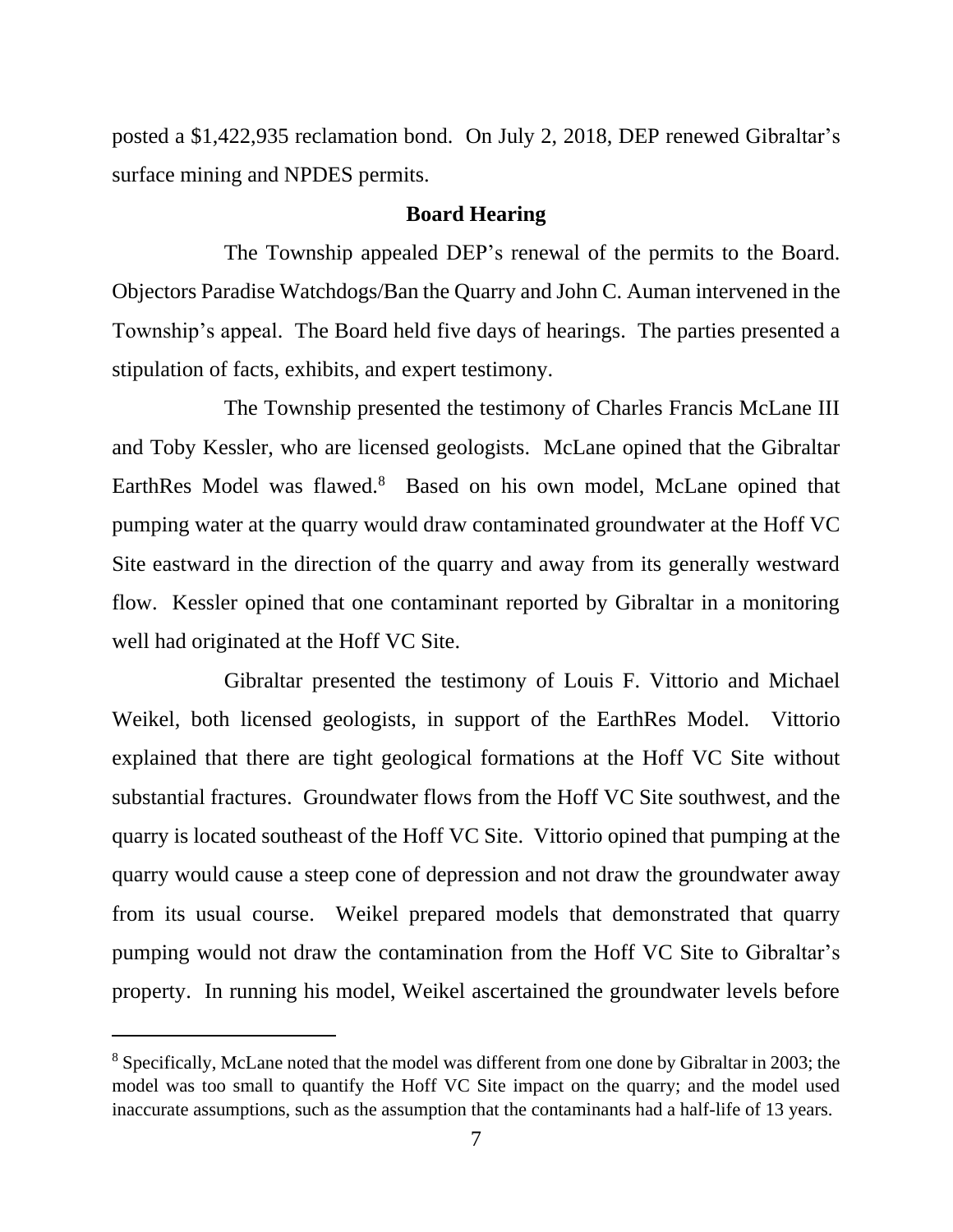and after quarry pumping to measure flow at the boundary, using DEP data. He used a conservative assumption, *i.e.,* that the contaminants at the Hoff VC Site would be constant and not degrade. He used a two-dimensional model, which reduced the time it would take for the contamination to reach the quarry. Weikel's model, with its conservative assumptions, showed the contaminants at the Hoff VC Site would not have any impact on the quarry's discharge limits over the 50-year life of the quarry.

Three DEP employees testified. Colin Wade, supervisor of the Hoff VC Site, explained that the remediation of the concrete vault was completed, and that DEP will continue sampling its monitoring wells at the site. DEP has initiated a pilot program to evaluate the groundwater contamination for remediation. Michael P. Kutney, the permits chief at the Pottsville Office, and Michelle Hamlin, a geologist specialist, testified that DEP accepted the EarthRes Model when it reviewed Gibraltar's permit renewal application. The witnesses agreed with the conclusion in the EarthRes Model that the groundwater at the Hoff VC Site would not migrate to the quarry. Had they learned of McLane's criticisms of the report prior to renewing Gibraltar's permits, they would have required Gibraltar to respond before rendering their decision.

#### **Board Adjudication**

The Board rescinded DEP's renewal of Gibraltar's mining and NPDES permits. It found that pumping water out of the quarry would draw the plume of contaminated groundwater at the Hoff VC Site toward the quarry. In this regard, the Board credited the Township's expert on groundwater modeling and rejected Gibraltar's expert. The Board concluded that DEP erred in renewing Gibraltar's mining permits.

8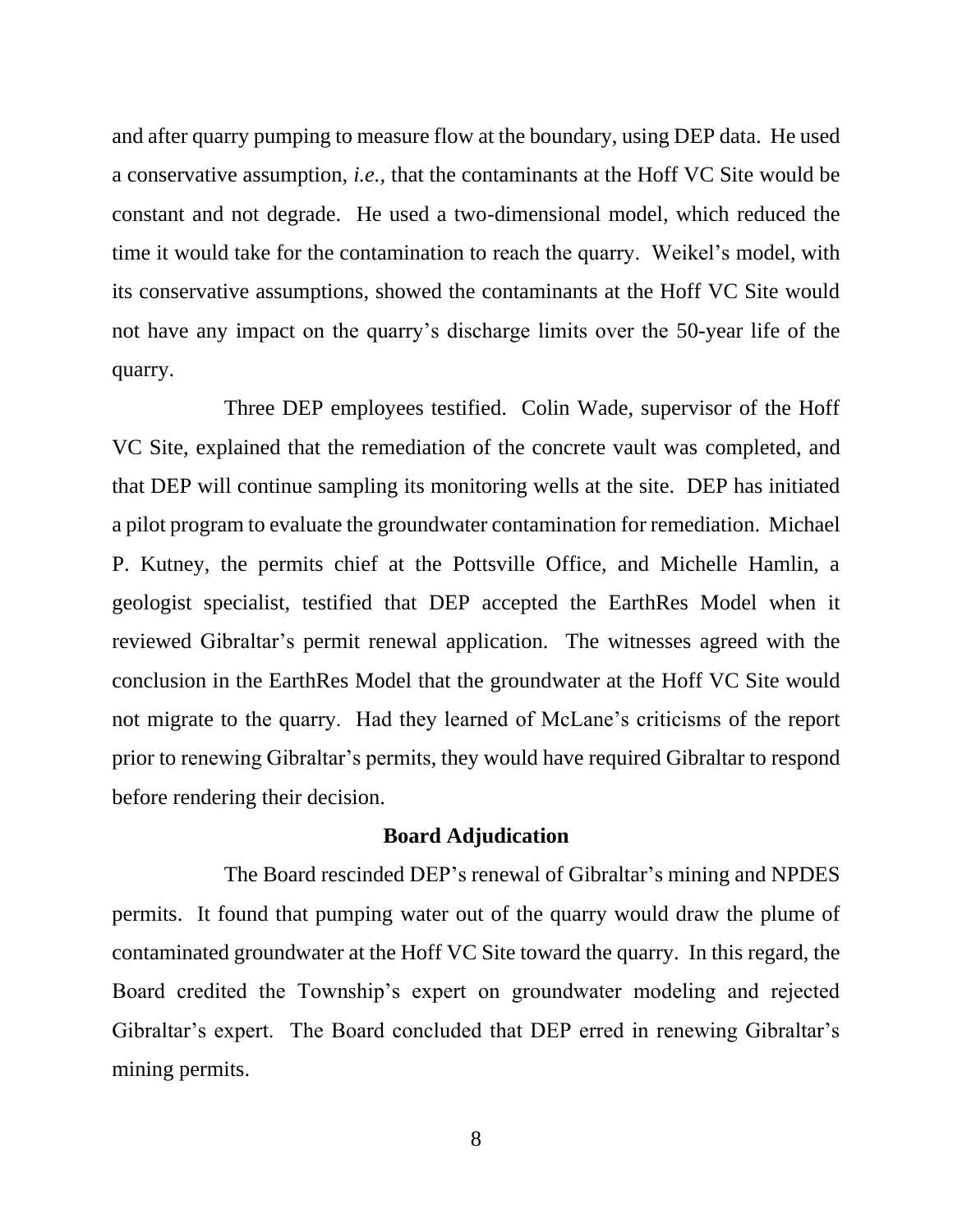First, the Board found that DEP was mistaken in its finding that Gibraltar's quarry would not adversely impact the quality of the waters of the Commonwealth. Second, the Board rejected DEP's assertion that "[s]hould the plume spread in an unanticipated manner . . . [DEP] would require Gibraltar to be responsible for any remediation." Board Adjudication, 4/24/2020, at 49 (quoting DEP Brief at 87 n.2). The Board observed that Gibraltar's sentinel well program was not adequate because two sentinel wells were "already contaminated.]" and, thus, not able to detect contamination migrating from the Hoff VC Site. Board Adjudication, 4/24/2020, at 62. Further, DEP did not establish a mechanism to ensure that NPDES permit limits will be honored.<sup>9</sup> The bond would not serve this purpose because it covered the cost of land reclamation, not the cost of remediation of groundwater contamination from the Hoff VC Site. Finally, DEP did not act with prudence and impartiality as the trustee of Pennsylvania's public natural resources, as required by the Environmental Rights Amendment in Article I, Section 27 of the Pennsylvania Constitution.<sup>10</sup>

The Board observed that DEP has no current plans to remediate the Hoff VC Site because its investigation remains ongoing. Board Adjudication, 4/24/2020, at 27, Findings of Fact Nos. 138-40. The Board stated:

 $9$  According to the Board, DEP usually issues a water quality management permit, known as a Part II permit, or some similar mechanism to ensure that NPDES permit limits will be met. Board Adjudication, 4/24/2020, at 64.

 $10$  It states:

The people have a right to clean air, pure water, and to the preservation of the natural, scenic, historic and esthetic values of the environment. Pennsylvania's public natural resources are the common property of all the people, including generations yet to come. As trustee of these resources, the Commonwealth shall conserve and maintain them for the benefit of all the people.

PA. CONST. art. I, §27.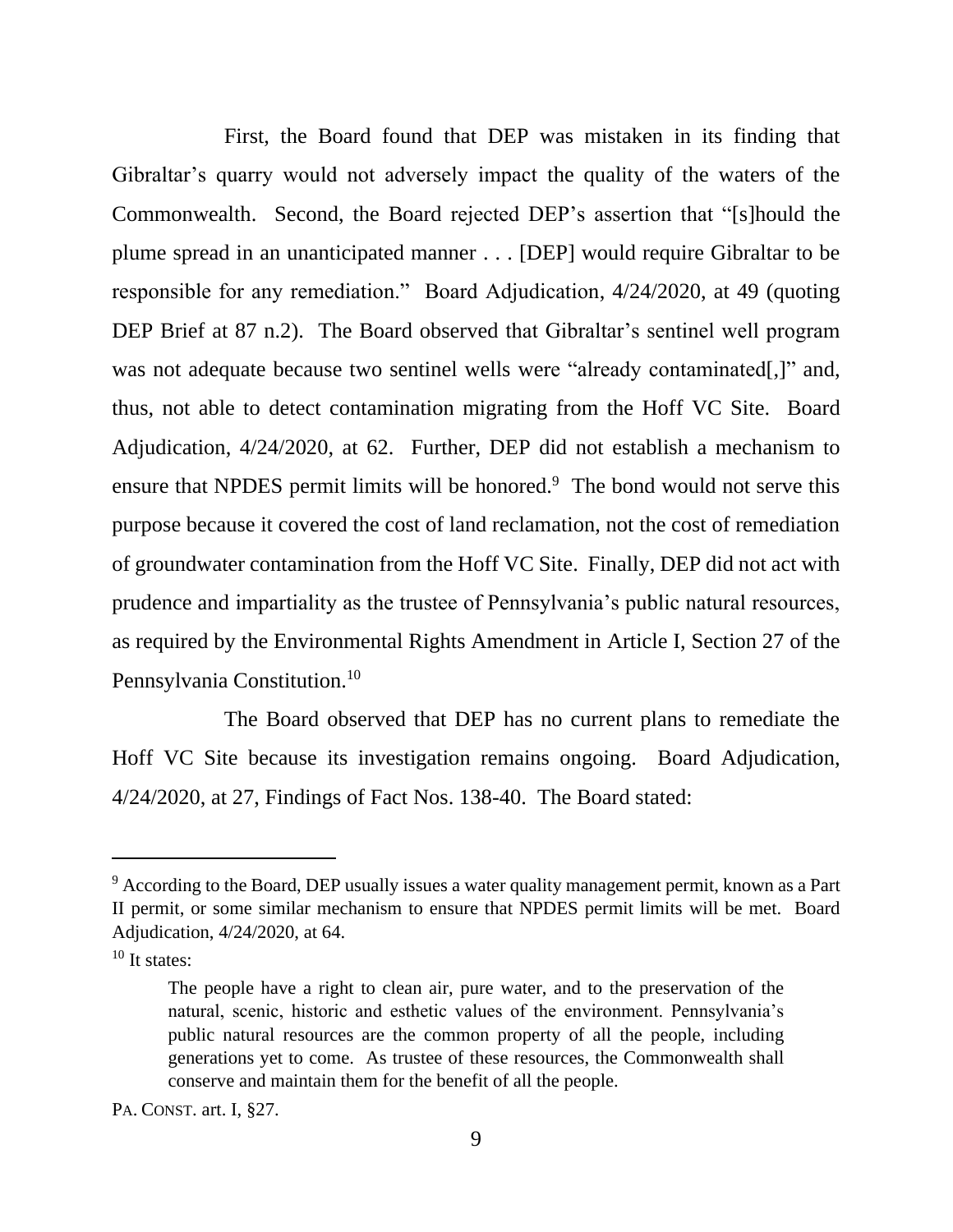The Hoff VC Site still needs to be cleaned up. The plume of contaminated groundwater appears to be spreading even without the more active migration that quarry pumping will cause. The scope of the groundwater program in particular and the contamination of the site in general has not been defined, let alone remediated. However, the potential for remaining harm is underscored by the work that [DEP] has already performed.

Board Adjudication, 4/24/2020, at 69.

Based upon these findings of fact and conclusions of law, the Board

rescinded the permits. In support, the Board explained:

[DEP] has issued the Gibraltar permits prematurely in light of the unanswered questions regarding the Hoff VC Site. As investigation and remediation of that hazardous site evolves, it may become clear that quarrying can be accomplished in harmony with the cleanup. However, *given the lack of momentum on that site, we are concerned that a remand pending [hazardous site cleanup] activities would drag on indefinitely*, again giving rise to the staleness concerns that required a remand in our first Adjudication. Therefore, we will rescind the permits but without prejudice to Gibraltar's right to reapply for the permits *if remediation of the Hoff VC Site matures to the point that it becomes apparent that there will be no presumptive evidence of potential pollution* and quarrying will not unreasonably interfere with the [hazardous site] cleanup.

*Id.* at 78-79 (citation omitted, emphasis added). Gibraltar petitioned this Court for review.

#### **Appeal**

Before this Court, Gibraltar raises one issue. It contends the Board abused its discretion by rescinding Gibraltar's permits rather than remanding the permits to DEP to address the concerns set forth by the Board in its adjudication. Gibraltar requests the Court to reverse the Board and remand the matter of its permit renewal to DEP. In support, it advances three arguments.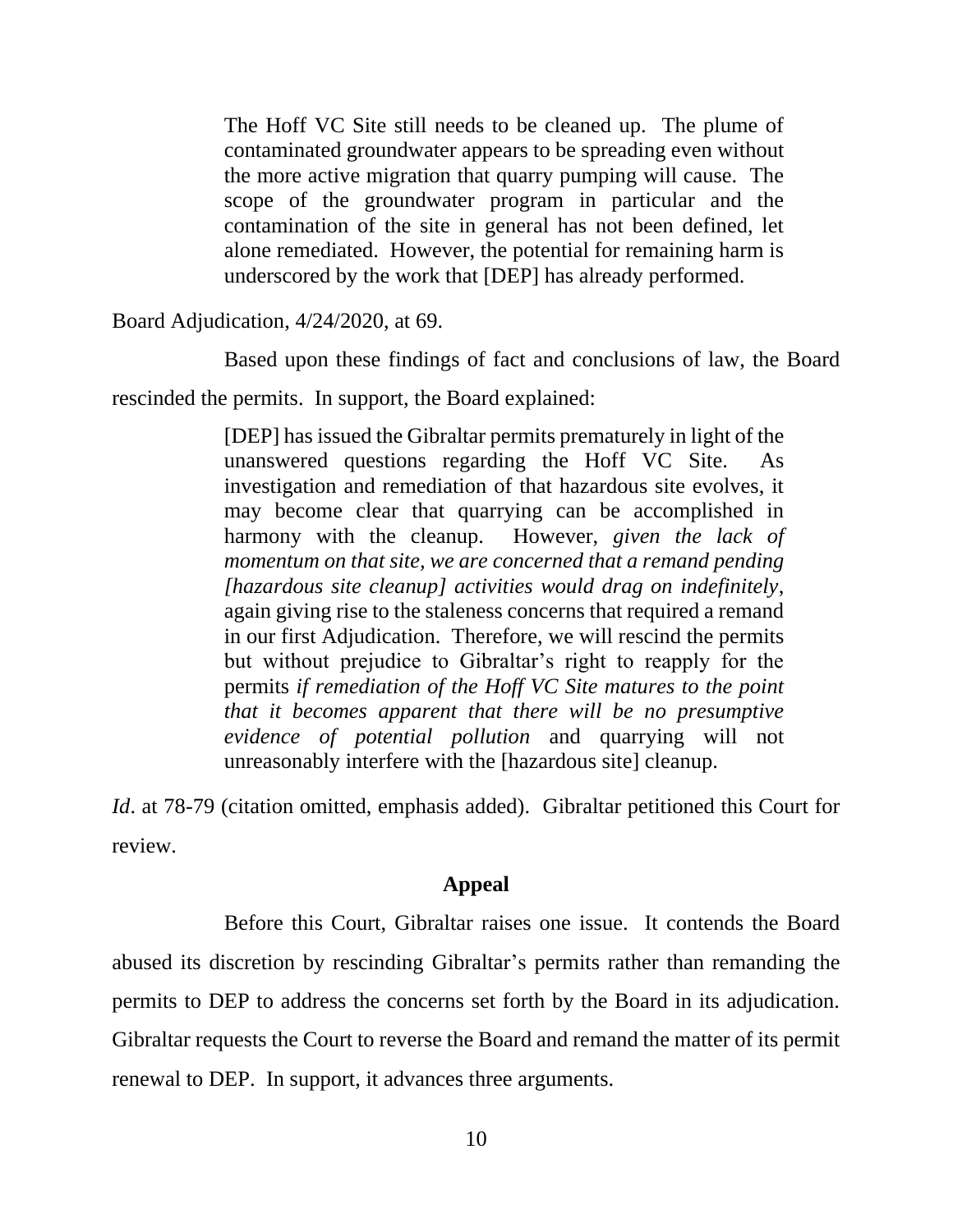First, Gibraltar argues that substantial evidence does not support the Board's finding that there is a "lack of momentum" at the Hoff VC Site or that DEP's cleanup activities will drag on indefinitely. Gibraltar Brief at 35. To the contrary, the record shows that DEP is actively engaged in cleanup. Further, the record demonstrated a constant exchange of information between Gibraltar and DEP about Gibraltar's agreement to address migration of contaminants onto its property. Nevertheless, the Board did not remand the permit to DEP, as it did in the 2014 proceeding.

Second, the Township acted in "bad faith" by withholding McLane's expert report from DEP. *Id*. at 21. Had McLane's report been provided to DEP earlier, DEP could have resolved the issues identified by McLane before making its decision on the permits. Instead, the Township and Ban the Quarry weaponized "this one critical piece of evidence[]" by waiting until the hearing to present it. *Id*. at 39-40.

Third, Gibraltar asserts that a remand is necessary for practical reasons. Gibraltar states:

> It should be noted that Gibraltar [] filed to renew its NPDES Permit, as it is required to do every five (5) years, prior to the Adjudication being issued which continues to be pending before [DEP] and, if the NPDES Permit is rescinded, [DEP] will no longer be inspecting the stormwater controls that have already been installed, which would be an unintended consequence of rescinding the [a]pprovals.

*Id.* at 40. Preparing an application for a noncoal surface mining permit and an NPDES permit is "enormously expensive" and time-consuming, and to require Gibraltar to start all over again is "manifestly unjust." *Id*. at 41. Further, on remand, DEP may consider the concerns raised by McLane and credited by the Board. A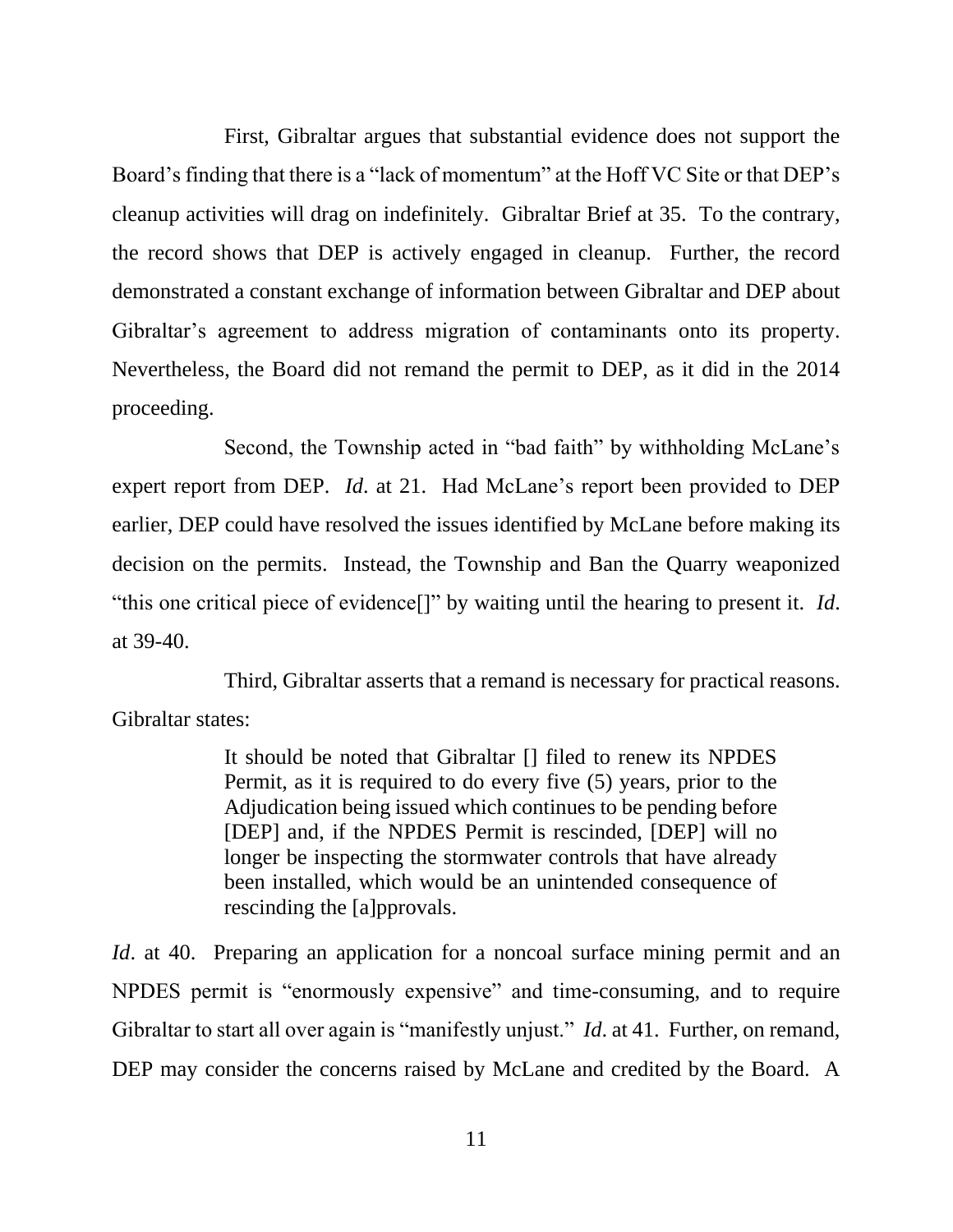remand will allow DEP to evaluate the issue and include conditions to address the concerns identified by the Board.

DEP responds that Gibraltar "dwells almost exclusively on isolated portions of the testimony" to support its assertion that the Board's findings lack evidentiary support. DEP Brief at 16. The Board rescinded the permits because DEP renewed the permits prematurely, given the contamination at the Hoff VC Site. The Board made findings of fact about the Hoff VC Site, and they are supported by credited expert testimony. A remand cannot negate these findings, which are binding on DEP.

The Township contends that the Board should be affirmed because DEP should not have renewed the permits. Accordingly, Gibraltar's characterization of rescission as "manifestly unjust" lacks merit. Township Brief at 21 (quoting Gibraltar Brief at 41). The Township argues that "it is hard to imagine" how Gibraltar can show that the Board abused its discretion. *Id*. at 20-21. The Township rejects Gibraltar's argument that it had a duty to produce McLane's expert report at any time prior to the Board hearing. It also rejects Gibraltar's concern that DEP will stop inspecting Gibraltar's stormwater controls, noting that DEP has the police powers necessary to monitor Gibraltar's stormwater controls regardless of the status of the permits.

Paradise Watchdogs/Ban the Quarry and John C. Auman adopt the arguments made by DEP before this Court. They further add that the Board rescinded the permits for a variety of reasons relating to DEP's failure to consider the Hoff VC Site as part of the application. This supports the Board's decision to rescind the permits.

12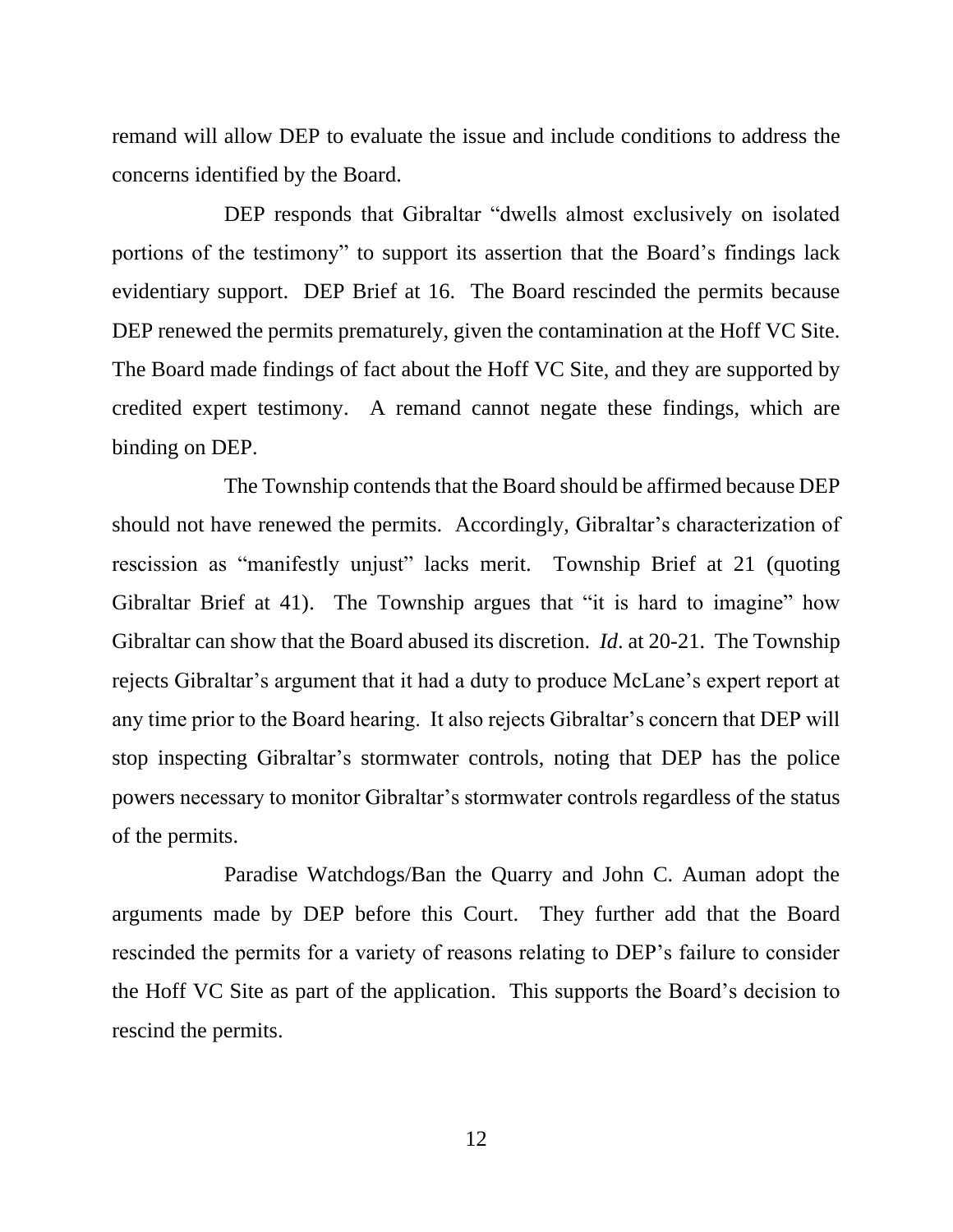#### **Analysis**

Gibraltar contends that the Board abused its discretion in rescinding Gibraltar's mining permits.<sup>11</sup> The Board's stated reason for doing so was the contamination at the Hoff VC Site and DEP's "lack of any momentum" with the cleanup activities pursuant to the Hazardous Sites Cleanup Act. Board Adjudication, 4/24/2020, at 78. By basing its rescission of Gibraltar's mining permits on reasons not related to Gibraltar, the Board exceeded its authority under the Noncoal Surface Mining Conservation and Reclamation Act. Gibraltar requests this Court to remand the matter of its renewal permits to the Board for further remand to DEP.

We begin with a review of the applicable law. Section 24 of the Noncoal Surface Mining Conservation and Reclamation Act provides that

> [a]ll . . . permits . . . pertaining to operations regulated under this act shall remain in full force and effect *unless and until* modified, *repealed*, suspended, superseded or *otherwise changed under the terms of this act and the regulations* promulgated under this act.

 $11$  Our scope of review determines "whether the Board committed constitutional violations, [or] errors of law, or whether any necessary findings of fact made by the Board were unsupported by substantial evidence." *Pennsylvania Game Commission v. Department of Environmental Resources*, 509 A.2d 877, 880 (Pa. Cmwlth. 1986) (citing 2 Pa. C.S. §704 and *Willowbrook v. Department of Environmental Resources*, 499 A.2d 2, 3 (Pa. Cmwlth. 1985)). When reviewing the Board's adjudication, the prevailing party is given the benefit of every inference that can be logically drawn from the evidence when viewed in a light most favorable to the prevailing party. *Pennsylvania Game Commission*, 509 A.2d at 880.

Courts do not substitute their judgment for that of the administrative agency. *A.P. Weaver and Sons v. Sanitary Water Board*, 284 A.2d 515, 520-21 (Pa. Cmwlth. 1971). However, an administrative agency's exercise of its discretionary authority does not render it immune from judicial review. *Nationwide Mutual Insurance Company v. Commonwealth*, 324 A.2d 878, 881 (Pa. Cmwlth. 1974). An agency's determination will be set aside if there is proof of fraud, bad faith, or blatant abuse of discretion, which occurs when it exceeds its authority or misapplies the law. *American Auto Wash, Inc. v. Department of Environmental Protection*, 729 A.2d 175, 178 n.6 (Pa. Cmwlth. 1999) (citing *Herzog v. Department of Environmental Resources*, 645 A.2d 1381, 1387 (Pa. Cmwlth. 1994)).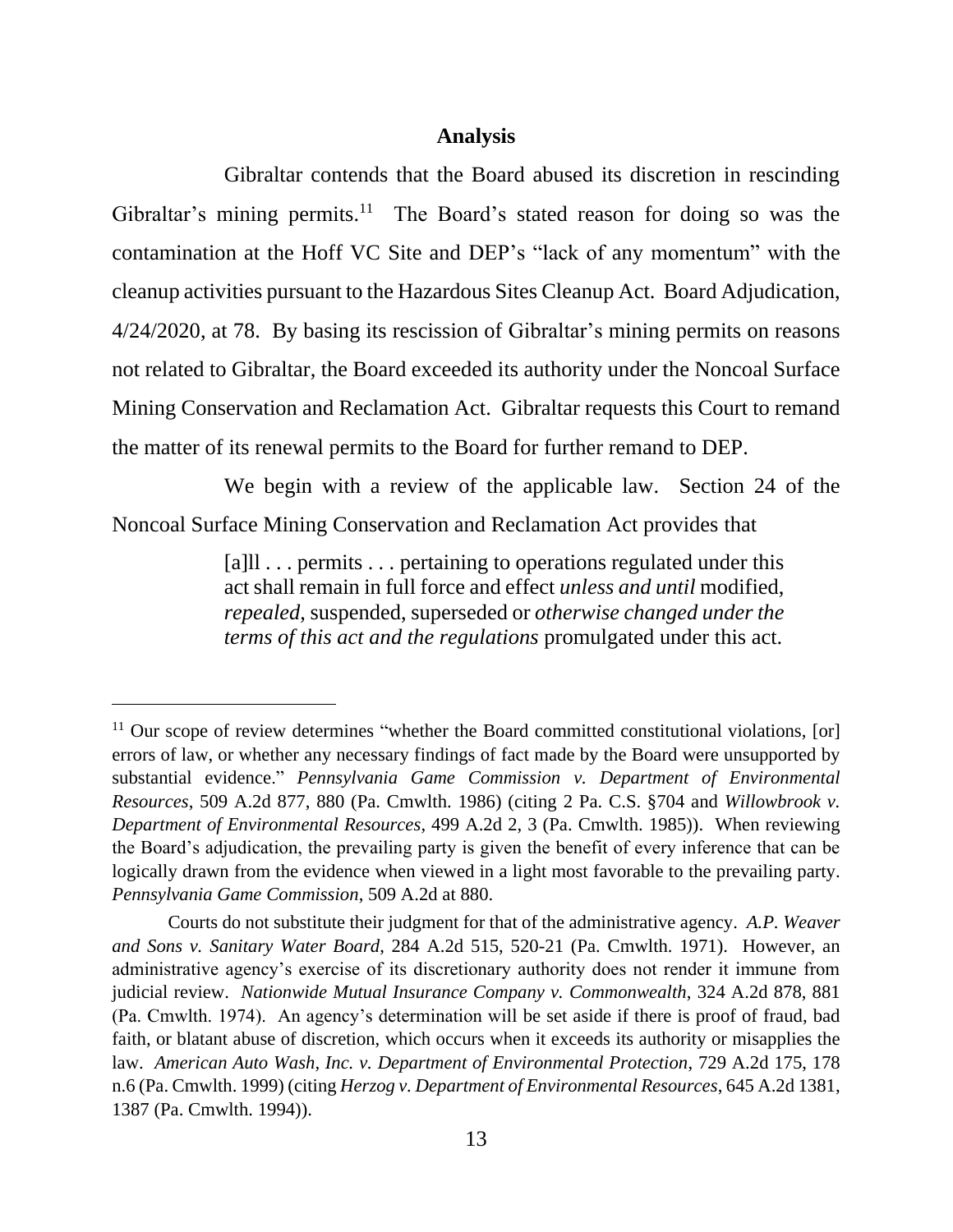52 P.S. §3324 (emphasis added). Section 24 plainly authorizes the repeal of mining permits.<sup>12</sup> However, this permit repeal must relate to "the terms" of the Noncoal Surface Mining Conservation and Reclamation Act and its regulations. *Id*.

Section 8(a) of the Noncoal Surface Mining Conservation and Reclamation Act requires an application for a permit issuance or renewal to be accurate and complete; satisfy the requirements of the act and regulations; and relate to an operation that will not cause pollution to the waters of this Commonwealth. 52 P.S. §3308(a). The regulation states that a permit renewal will not be approved unless "the application affirmatively demonstrates and the Department finds in writing, on the basis of the information in the application or from information otherwise available," that the requirements enumerated therein are met. 25 Pa. Code §77.126(a). A permit may be refused if the applicant "has failed and continues to fail to comply with any provisions" of the Noncoal Surface Mining Conservation and Reclamation Act or has shown a "lack of ability or intention to comply with any provision of [the] act as . . . indicated by past or continuing violations." Section 8(b)(1) of the Noncoal Surface Mining Conservation and Reclamation Act, 52 P.S.  $§3308(b)(1).<sup>13</sup>$ 

(b) Other grounds for refusal to issue, renew or amend permit.--

<sup>&</sup>lt;sup>12</sup> The Board has a duty to determine if DEP's "action can be sustained or supported by the evidence taken by the Board." *Warren Sand & Gravel Company, Inc. v. Department of Environmental Resources*, 341 A.2d 556, 565 (Pa. Cmwlth. 1975). Where the Board finds DEP abused its discretion, it may substitute its discretion for that of DEP and order the relief requested. *Pequea Township v. Herr*, 716 A.2d 678, 686 (Pa. Cmwlth. 1998) (citing *Warren Sand & Gravel Company*, 341 A.2d at 565).

 $13$  It states, in relevant part, as follows:

<sup>(1)</sup> The department shall not issue any surface mining permit or renew or amend any permit if it finds, after investigation and an opportunity for an informal hearing, that: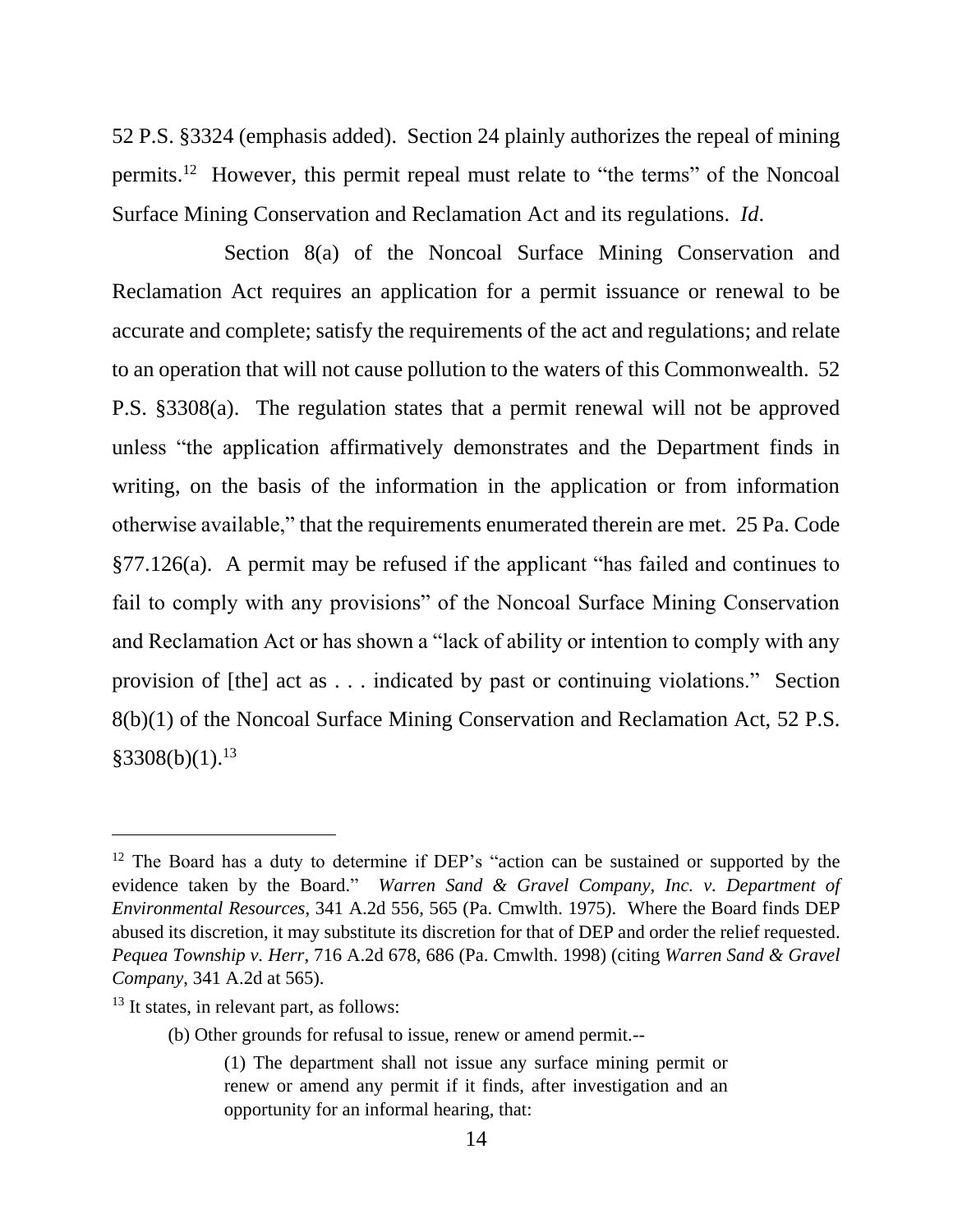The Board did not rescind Gibraltar's permit because DEP and the Township demonstrated that Gibraltar failed to comply or intended not to comply with the Noncoal Surface Mining Conservation and Reclamation Act and the applicable regulations. Rather, the Board based its rescission decision on DEP's conduct at the Hoff VC Site. It expressed its concerns as follows:

> [t]he Hoff VC Site still needs to be cleaned up. *The plume of contaminated groundwater appears to be spreading even without the more active migration that quarry pumping will cause.* The scope of the groundwater problem in particular and the contamination of the site in general has not been defined, let alone remediated. . . .

> [DEP] in vague terms appears to be battling around internally the idea of some sort of *in situ* treatment of groundwater, but there are no concrete specific plans for further investigation or remediation. Everything is up in the air. But what is certain is that somebody is going to be required to pay for future work.

Board Adjudication, 4/24/2020, at 69-70 (emphasis added). It was DEP's lack of "concrete specific plans" for its remediation of the Hoff VC Site required under another statute, the Hazardous Sites Cleanup Act, that prompted the Board's decision to rescind Gibraltar's permits. *Id*.

\* \* \*

52 P.S. §3308(b)(1) (emphasis added).

<sup>(</sup>i) *the applicant has failed and continues to fail* to comply with any of the provisions of this act or the act of May 31, 1945 (P.L. 1198, No. 418), known as the Surface Mining Conservation and Reclamation Act; or

<sup>(</sup>ii) *the applicant has shown a lack of ability or intention to comply with any provision of this act or*  the Surface Mining Conservation and Reclamation Act, as indicated by past or continuing violations.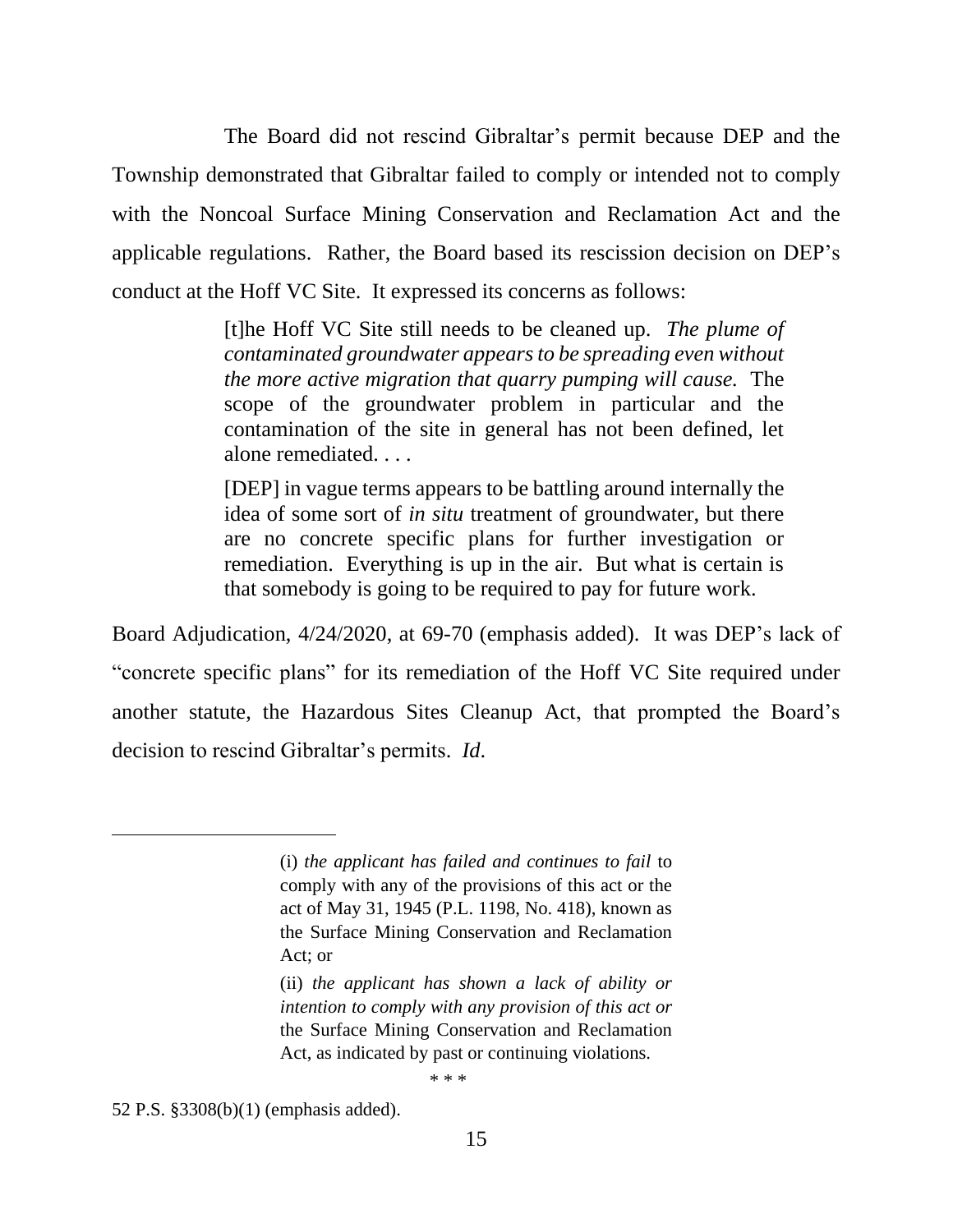This was error. The Board's rescission should have related to deficiencies in Gibraltar's renewal application and the conduct of its abbreviated noncoal surface mining activities on its property. Section 24 of the Noncoal Surface Mining Conservation and Reclamation Act, 52 P.S. §3324 ("[P]ermits . . . pertaining to operations regulated under this act shall remain in full force and effect unless and until modified . . . *under the terms of this act and regulations*[.]"). By rescinding Gibraltar's mining permits on the basis of DEP's action, or inaction, under another statute relating to another property, the Board exceeded its authority and abused its discretion.

Gibraltar's 2005 mining permits authorized Gibraltar to use its land for mining. Its property interest in those permits is beyond peradventure.<sup>14</sup> Gibraltar had its mining permits for 10 years before the Board required a renewal application in 2015. The Board's stated reason for this requirement was to ensure that Gibraltar's mining permits remain "up-to-date from a noncoal surface mining regulatory perspective." Board Adjudication, 11/03/2014, at 37.

Following the Board's adjudication, Gibraltar provided DEP with the information requested for the renewal and did so in a timely manner. Gibraltar addressed the Hoff VC Site and, in response to DEP's concerns, agreed to remediate

<sup>&</sup>lt;sup>14</sup> When the government issues a license or permit, the license or permit is protected by due process. *See City of Philadelphia, Board of License & Inspection Review v. 2600 Lewis, Inc.*, 661 A.2d 20, 22 (Pa. Cmwlth. 1995) ("Government licenses to engage in a business or occupation create an entitlement to partake in a profitable activity and, therefore, are property rights."); *accord Lyness v. State Board of Medicine*, 605 A.2d 1204, 1207 (Pa. 1992) (property rights include the right to pursue a livelihood or profession).

DEP issued Gibraltar a permanent noncoal surface mining permit. 25 Pa. Code §77.128(a). DEP also issued Gibraltar an NPDES permit. Although the NPDES permit must be renewed every five years, Gibraltar is entitled to a presumption of renewal. 25 Pa. Code §77.143(b)(1) ("A valid, existing permit issued by [DEP] will carry with it the presumption of successive renewals upon the expiration of the term of the permit.").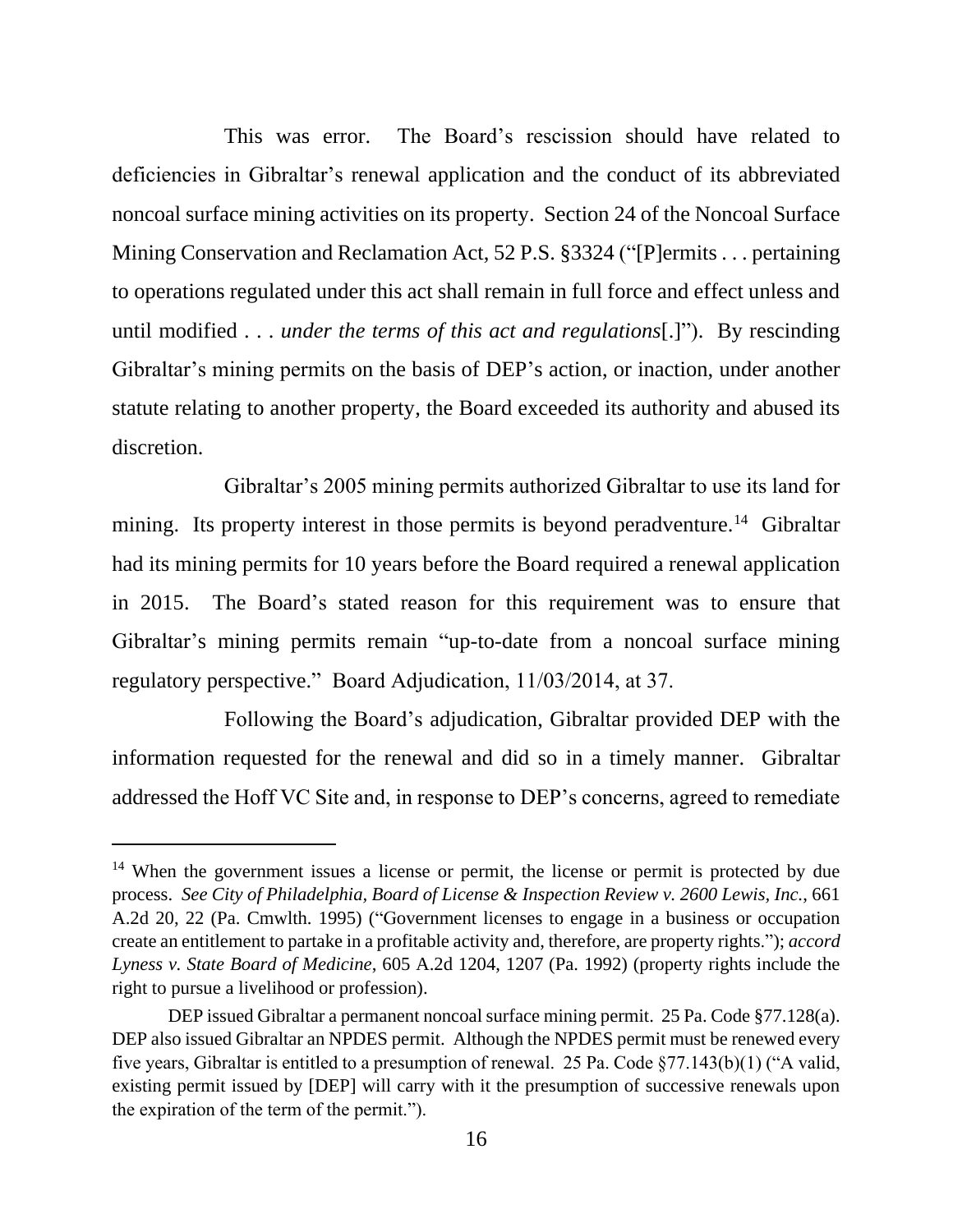contamination that spread onto its property and into the quarry. Despite Gibraltar's unerring cooperation with DEP, the Board decided to

> rescind the permits but without prejudice to Gibraltar's *right to reapply for the permits if remediation of the Hoff VC Site matures to the point that it becomes apparent that there will be no presumptive evidence of potential pollution* and quarrying will not unreasonably interfere with the [hazardous site] cleanup.

Board Adjudication, 4/24/2020, at 79 (emphasis added). The Board's adjudication means that until DEP cleans up the Hoff VC Site on the adjacent property, Gibraltar cannot pursue the lawful use of its land for the operation of a rock quarry.

In *Department of Environmental Resources v. Trautner*, 338 A.2d 718 (Pa. Cmwlth. 1975), this Court held that the Department of Environmental Resources (DER)<sup>15</sup> erred in denying a residential landowner's application for an onlot sewage treatment system permit. DER denied the landowner's application because the township's comprehensive plan for the disposal of sewage, which it filed pursuant to the Pennsylvania Sewage Facilities Act, <sup>16</sup> did not contain information required by the applicable regulations.

In reversing DER's decision, this Court observed that under the applicable regulations,

> *a property owner can be effectively denied his right to use his property until such time as [t]he municipality has satisfied DER that sewage disposal on the property is in conformity 'with a comprehensive program of water quality management*'. The burden is placed upon the property owner to motivate his municipality to (1) comply with the regulations relevant to amending municipal plans; and (2) satisfy DER that the property

<sup>&</sup>lt;sup>15</sup> The Department of Environmental Resources was renamed the Department of Environmental Protection pursuant to Section 501 of the Conservation and Natural Resources Act, Act of June 28, 1995, P.L. 89, 71 P.S. §1340.501.

<sup>16</sup> Act of January 4, 1966, P.L. (1965) 1535, *as amended*, 35 P.S. §§750.1-750.20a.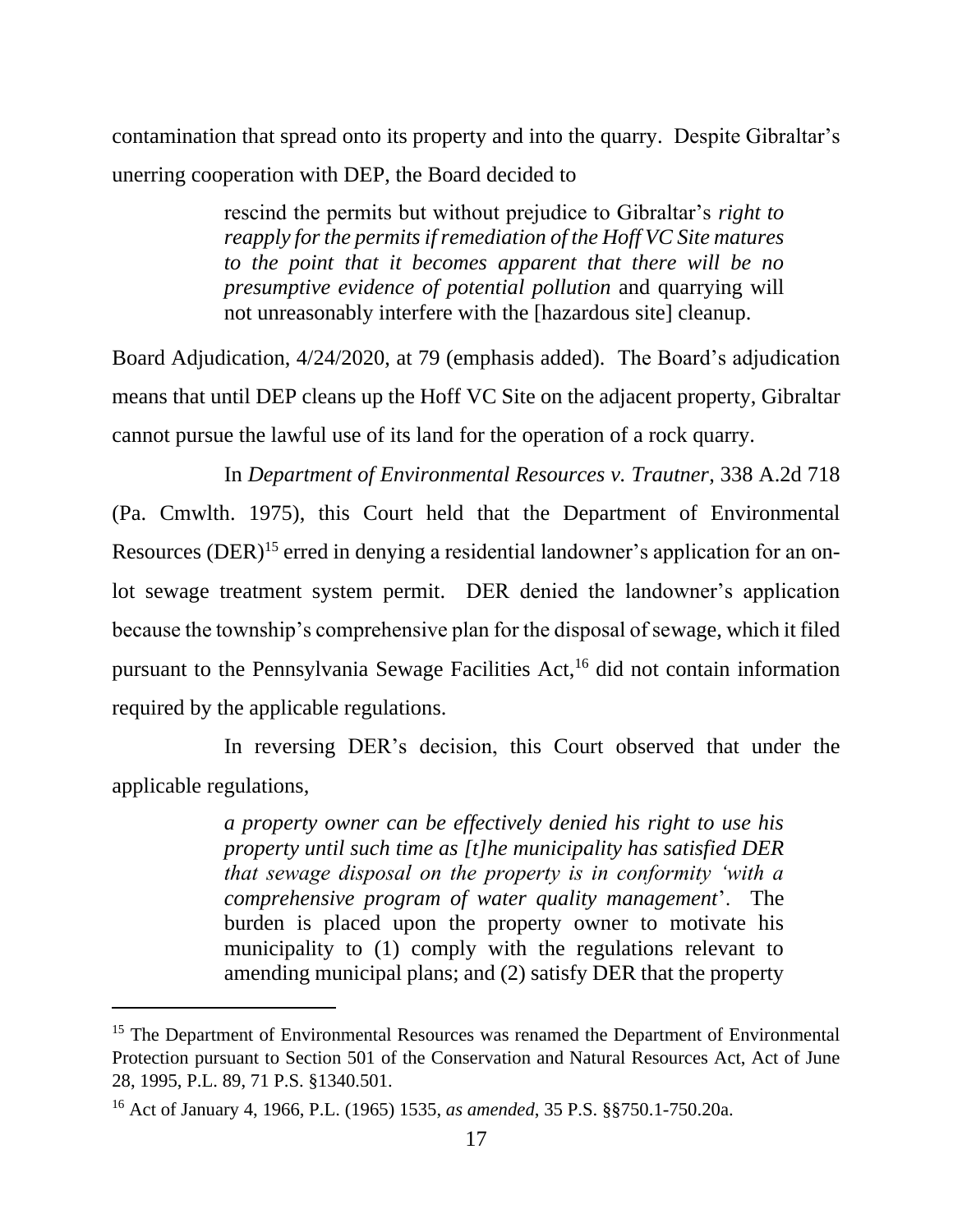owner's plan for sewage disposal is otherwise acceptable. If the municipality fails to act to amend its plan, or cannot or will not fully satisfy DER, for whatever reasons, the property owner is left with no sewage permit and no opportunity to use his land in what is otherwise a completely lawful manner. This situation is confiscatory and tantamount to a taking without due process of law.

*Id.* at 720 (emphasis added). DER asserted that the regulation provided a remedy where a property owner is prejudiced by municipal inaction, but this Court rejected this argument as follows:

> The landowner is still not free to use his land until such time as another party, over whom he has absolutely no control, acts in a manner satisfactory to DER. *There is no guarantee that such action will occur within a reasonable time, or for that matter, ever occur*.

*Id*. at 721 (emphasis added). Here, DEP has not identified any remedy that Gibraltar can employ to push DEP to overcome its sloth with respect to the Hoff VC Site.

By tying Gibraltar's mining permit to DEP's remediation of the Hoff VC Site, the Board gave DEP unfettered control over Gibraltar's property. DEP can stop the quarry by delaying the cleanup of the Hoff VC Site. In the meantime, the Board has authorized DEP to refuse to act on any permit application, new or renewal, from Gibraltar until the Hoff VC Site is declared safe. As in *Trautner*, the Board has effected a taking of Gibraltar's lawful use of its land without due process of law. *See also PBS Coals, Inc. v. Department of Transportation*, 244 A.3d 386, 398 (Pa. 2021) (providing that a *de facto* taking applies to "any governmental action that interferes with property rights"); *accord* M.A. Rosenhouse, J.D., et al., 7 SUMMARY OF PENNSYLVANIA JURISPRUDENCE 2D PROPERTY §11:57 (2d ed. 2021) (a *de facto* taking occurs when a government entity exercises regulatory powers to "substantially" interfere with the owner's beneficial use of his property).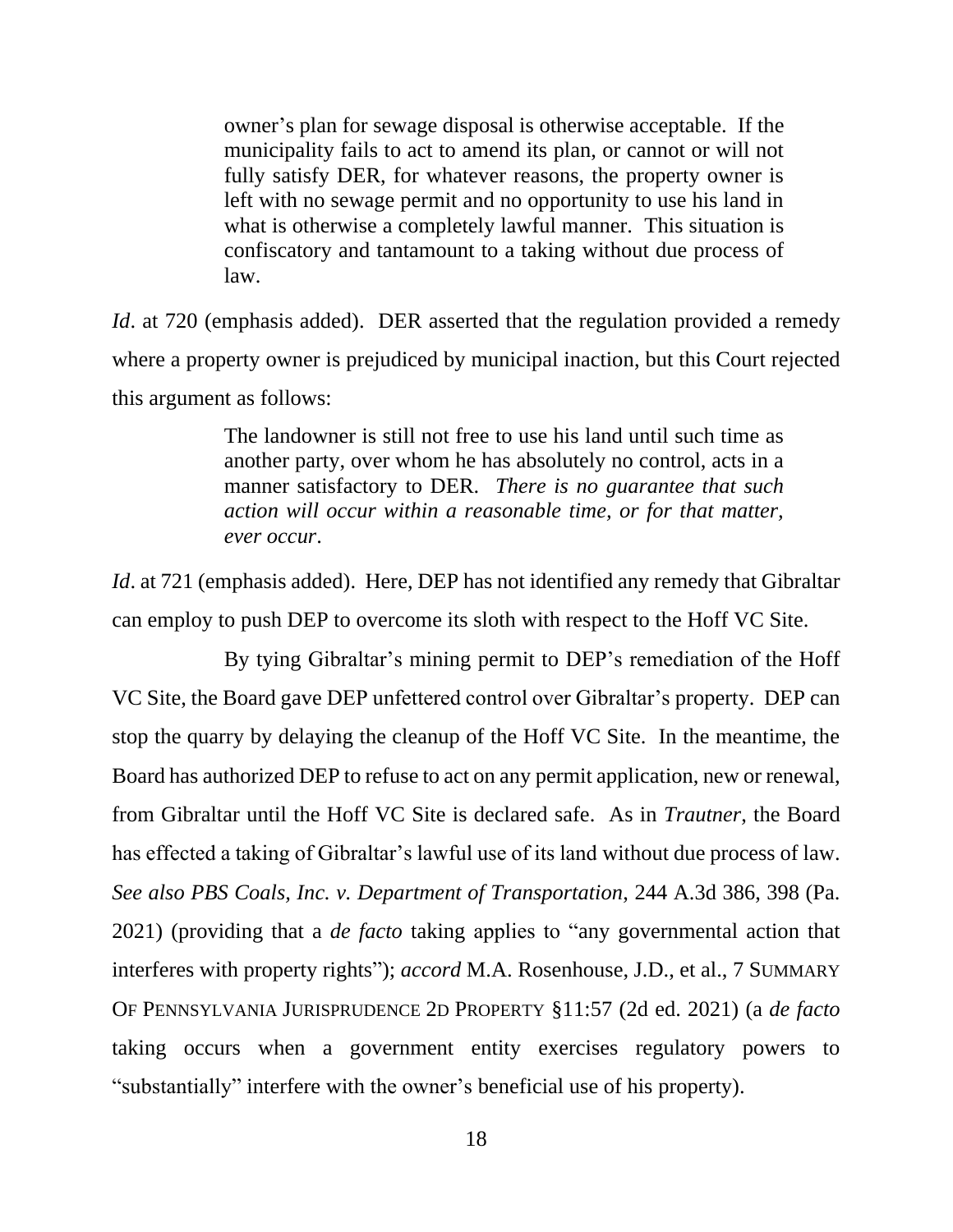There are no drinking wells on Gibraltar's 241-acre property that are imperiled by the plume of contaminants in the groundwater at the Hoff VC Site. Nevertheless, Gibraltar agreed to participate in the cleanup of the Hoff VC Site plume if and when any contaminants appear in the groundwater on Gibraltar's property. It installed sentinel wells and committed to remediate any contaminants detected in the well samplings, regardless of origin. Stated otherwise, Gibraltar has agreed, in principle, to remediate groundwater pollution that it did not create. Its proposed remediation included: aeration, oxidation, thermal distraction, filtration, precipitation and carbon polishing. Board Adjudication, 4/24/2020, at 18, Findings of Fact No. 82.

Given Gibraltar's response, the Board's adjudication is not consonant with Article I, Section 27 of the Pennsylvania Constitution, which provides that the people have "a right to clean air, pure water, and to the preservation of the natural, scenic, historic and esthetic values of the environment." PA. CONST. art. I, §27; *Pennsylvania Environmental Defense Foundation v. Commonwealth*, 161 A.3d 911, 931 (Pa. 2017) (citing *Robinson Township v. Commonwealth*, 83 A.3d 901, 951 (Pa. 2013) (plurality)). Without a permit, Gibraltar cannot be called upon to participate in the remediation of the Hoff VC Site to the extent the contaminants migrate to Gibraltar's land. Migration of the contaminants is already occurring, according to the Board, even without any quarrying. Board Adjudication, 4/24/2020, at 69 ("The plume of contaminated groundwater appears to be spreading even without the more active migration that quarry pumping will cause."). Losing Gibraltar's participation in the cleanup of contaminated groundwater itself may work a harm on the environment, *i.e.*, a violation of Article I, Section 27 of the Pennsylvania Constitution.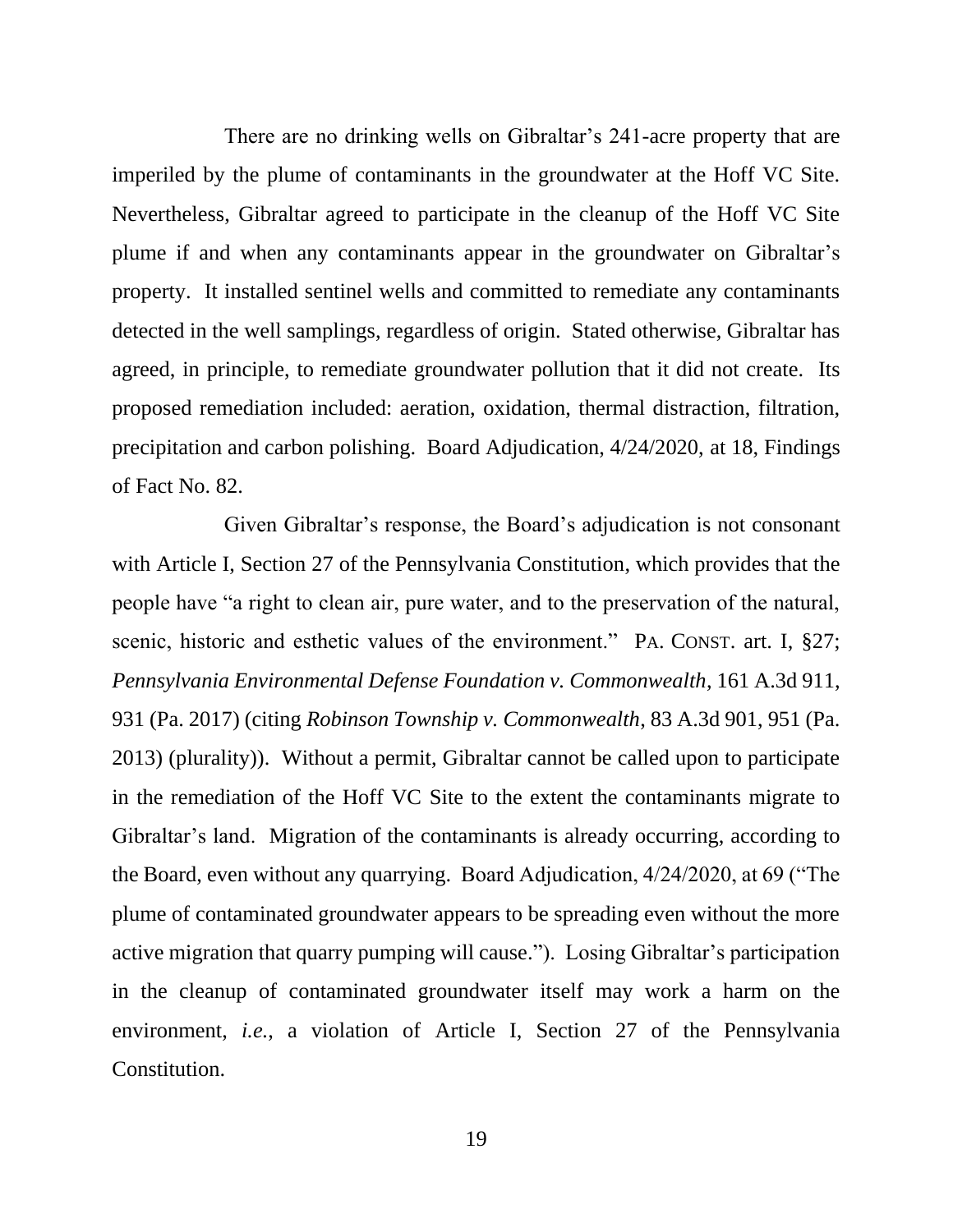We hold that the Board erred and abused its discretion in rescinding Gibraltar's permits. Its order did not conform to the terms of the applicable statute and arbitrarily tied Gibraltar's lawful use of its land to the actions of a third party, DEP. The Board effected a *de facto* taking without due process; *a fortiori,* the Board abused its discretion. Instead of rescinding Gibraltar's mining permits, the Board should have remanded them to DEP for further consideration consistent with its findings and stated concerns.

## **Conclusion**

The Board's focus on DEP's failings and not on Gibraltar's conduct as a permittee was misplaced. The Board did not find any deficiencies in Gibraltar's plans for operating its quarry, which will be followed by a land reclamation. Nor did the Board find that Gibraltar would not honor its commitment to remediate contamination from the Hoff VC Site that is captured on its land, regardless of whether it gets there by slow migration or because of pumping water out of Gibraltar's quarry. The Board opined that the mechanism for ensuring Gibraltar's commitment is inadequate, but it did not specify how to improve that mechanism. DEP can address that concern on remand.

For these reasons, we reverse the Board's order rescinding Gibraltar's mining permits and remand this matter to the Board with instructions to return this matter to DEP to address the concerns identified by the Board in its adjudication and, if necessary, amend Gibraltar's permits.

## MARY HANNAH LEAVITT, President Judge Emerita

\_\_\_\_\_\_\_\_\_\_\_\_\_\_\_\_\_\_\_\_\_\_\_\_\_\_\_\_\_\_\_\_\_\_\_\_\_\_\_\_\_\_\_\_